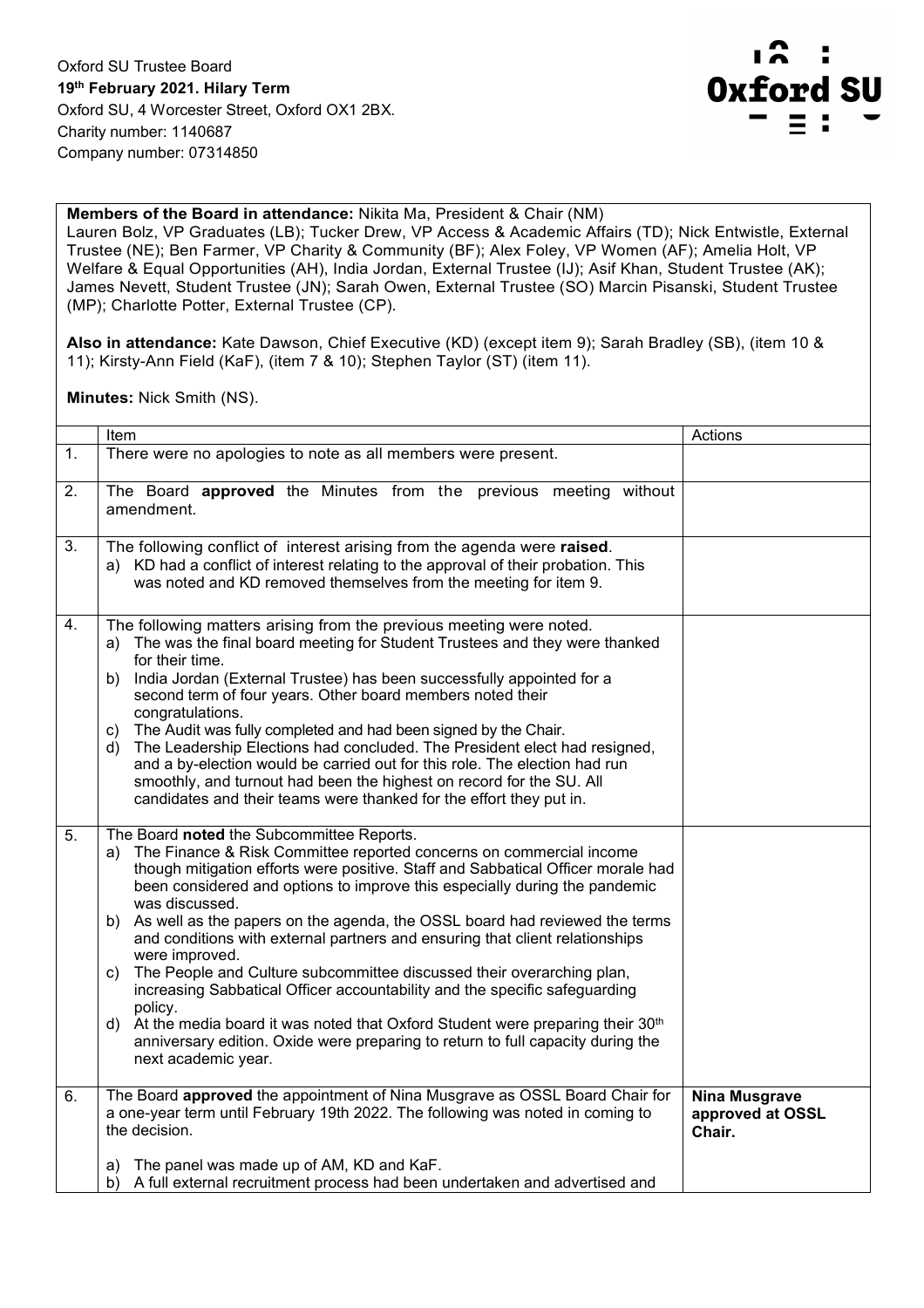

|    | while NiM was the only candidate the appointments group felt that they had<br>the enthusiasm and skills to take on the role.<br>The one-year term reflected a trial period and the board were assured that this<br>c)<br>would give additional confidence given NiM was the sole applicant.<br>Due diligence had been taken place in terms of conflicts of interest.<br>d)                                                                                                                                                                                                                                                                                                                                                                                                                                                                                                                                                                                                                                                                                                                                                                                                                                                                                                                                                                                                                                                                                                                                        |                                                                                                                                                           |
|----|-------------------------------------------------------------------------------------------------------------------------------------------------------------------------------------------------------------------------------------------------------------------------------------------------------------------------------------------------------------------------------------------------------------------------------------------------------------------------------------------------------------------------------------------------------------------------------------------------------------------------------------------------------------------------------------------------------------------------------------------------------------------------------------------------------------------------------------------------------------------------------------------------------------------------------------------------------------------------------------------------------------------------------------------------------------------------------------------------------------------------------------------------------------------------------------------------------------------------------------------------------------------------------------------------------------------------------------------------------------------------------------------------------------------------------------------------------------------------------------------------------------------|-----------------------------------------------------------------------------------------------------------------------------------------------------------|
| 7. | The Board approved a proposal on payroll. They agreed to retain the status quo but<br>to keep the proposal for a future option.<br>This had been discussed at the Finance & Risk Committee<br>a)<br>Leaving the university scheme would crystallise the pension debt which could<br>b)<br>amount to more than £1M.<br>Retaining the status quo had benefits for cashflow (as wages were paid in arrears<br>C)<br>over a 3-month period) as well as access to the pension scheme and the<br>apprenticeship levy.<br>Using the university as a payroll bureau had an initial outlay of £15k and annual<br>d)<br>costs of £1.4k. Access to the pension scheme and apprenticeship levy could be<br>continued but the SU would have greater autonomy for pay and reward. This work<br>had not been undertaken by the university and as such the timescales and<br>possible implications were not known, although the University had stated it was a 5<br>week project.<br>The greater autonomy from using the University as a payroll bureau would only be<br>e)<br>of use once a full pay and benefits strategy was in place. At present the possible<br>benefits to be realised were balanced against the unlikely risk that the University<br>would significantly increase staff pay and conditions.<br>Should this option be reviewed in the future careful support and briefing of Trustees<br>f)<br>would be needed.                                                                                             | Board agreed to retain<br>the status quo for<br>payroll at present.                                                                                       |
| 8. | The board noted a COVID and CEO Update.<br>Most of the CEO's objectives had been completed. Those on stakeholder<br>a)<br>engagement and governance were still ongoing. Building stakeholder<br>relationships during the pandemic was particularly difficult and it was also felt<br>that KD should take a strategic approach.<br>The representation review was on hold as it was felt that it was not appropriate<br>b)<br>to talk about the future while students were in such need for representation at<br>the present as a result of Covid-19.<br>The work on the new Articles would be pushed forward in the next few<br>C)<br>months. NS would support KD with this work.<br><b>Action: NS</b><br>The rapidly changing legislation from the government on what activity could be<br>d)<br>carried out had been a priority since September. In addition, the workload for<br>staff and their wellbeing during the Pandemic had been the second focus.<br>The Trustees noted the good work within the SU prioritising staff welfare.<br>e)<br>Negotiations on the college budget were difficult as the stakeholders involved<br>f)<br>were not always clear. Estate bursars situated in the college were not<br>necessarily aware of the value of the SU. MCRs and JCRs should be engaged<br>to inform them of what the SU offered. This issue would be covered in<br>handover between Sabbatical Officers to ensure it didn't get lost as well as<br>ensuring it was part of wider strategic conversations. | <b>Board noted the</b><br><b>CEO and Covid</b><br>report and agreed<br>that KD should<br>move forwards the<br>new Articles during<br><b>Trinity Term.</b> |
| 9. | The Board approved that the CEO Probation should be signed off as complete.<br>The following was raised in discussion:<br>SO had led a conversation with BF to undertake an appraisal process with KD.<br>a)<br>It was agreed that KD had worked exceptionally well especially given the<br>pandemic. Where objectives had not been completed these were for reasons<br>outside of KD's control.<br>It was noted that the usual appraisal cycle should be implemented from now<br>b)<br>on. This should ensure that the annual appraisal and objective setting would<br>take place in the Trinity term and involve the President, President elect and<br>the deputy chair of the board.                                                                                                                                                                                                                                                                                                                                                                                                                                                                                                                                                                                                                                                                                                                                                                                                                           | The board approved<br>the CEO probation.                                                                                                                  |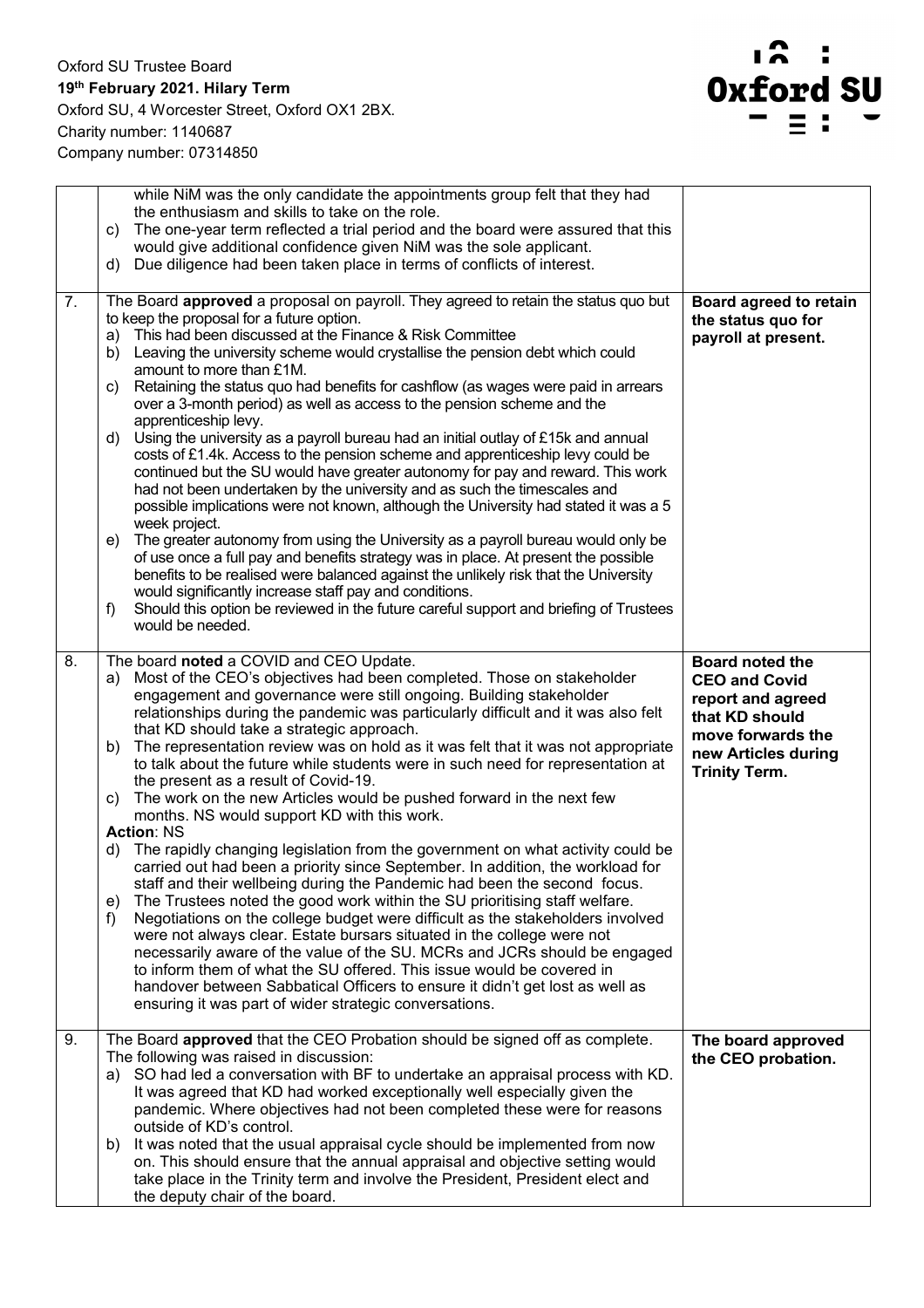

| 10. | The following was discussed in relation to the development of a new Strategic<br>Plan.<br>The board noted the work that has been undertaken since 2017 within the SU<br>a)<br>especially the increased support for policy development, supporting JCRs and<br>campaign support. Internally there were stronger governance structures and a<br>more mature relationship between Sabbatical Officers and staff members. | The board approved<br>the development of<br>the strategic plan<br>with a focus on<br>representation |
|-----|-----------------------------------------------------------------------------------------------------------------------------------------------------------------------------------------------------------------------------------------------------------------------------------------------------------------------------------------------------------------------------------------------------------------------|-----------------------------------------------------------------------------------------------------|
|     | Unusually at Oxford, the activities that engage members such as societies,<br>b)<br>sports and media groups are separate from the Students' Union. In addition,<br>the parallel structures of the colleges and their common rooms meant that<br>there were barriers of engagement that were not present in other institutions.                                                                                        |                                                                                                     |
|     | It was not feasible to unlock both barriers to increase engagement because of<br>C)<br>the SU's current capacity.                                                                                                                                                                                                                                                                                                     |                                                                                                     |
|     | Increasing capacity for the SU was a necessity. This needed to involve<br>d)<br>commercial growth and alternative sources of income before growing staff<br>areas in line with the proposed strategy. Pay and benefits could also be<br>considered in this area.                                                                                                                                                      |                                                                                                     |
|     | Mental Health, EDI, Teaching, Learning & Assessment, Common Room<br>e)<br>engagement and inter-collegiate work were priorities of election candidates.<br>Representation was the key value of Oxford SU and this had become<br>f)                                                                                                                                                                                     |                                                                                                     |
|     | particularly clear during the Pandemic.                                                                                                                                                                                                                                                                                                                                                                               |                                                                                                     |
|     | The board <b>approved</b> the creation of overarching strategic goals as part of a<br>Strategic Plan.                                                                                                                                                                                                                                                                                                                 |                                                                                                     |
|     | These would have a 3- or 4-year plan to achieve placed beneath these. In<br>g)<br>addition, there would be shorter and more immediate year on year plans to<br>achieve the overarching goals to progress the strategic aims. These could<br>include sabbatical officer plans.                                                                                                                                         |                                                                                                     |
|     | As representation was the strongest area of work for the SU, it would seek to<br>h)<br>develop along the college structures rather than student activities.                                                                                                                                                                                                                                                           |                                                                                                     |
|     | Increased commercial services should not overtake the focus on<br>i)<br>representation.                                                                                                                                                                                                                                                                                                                               |                                                                                                     |
|     | The strategy needed to consider the disaggregate nature of the University's<br>j)<br>decision-making processes. At times this might mean engaging students<br>across colleges but lobbying in a centralised way would take careful research<br>to get right.                                                                                                                                                          |                                                                                                     |
|     | Building institutional memory was a necessity for the SU and the fact that<br>k)<br>Oxford was the only SU that restricted officers to one year terms could be an<br>issue.                                                                                                                                                                                                                                           |                                                                                                     |
| 11. | The board noted a Virtual Freshers Fair Report. The following was raised in<br>discussion.                                                                                                                                                                                                                                                                                                                            | The board noted the<br>report on the Virtual                                                        |
|     | The board had been considered by OSSL and Finance & Risk.<br>a)<br>The use of VFairs was successful and interaction with students was high given<br>b)<br>the challenges of the pandemic. Engagement was in line with that of the<br>physical event and students attended from over 40 different countries.                                                                                                           | <b>Freshers Fair.</b>                                                                               |
|     | A project group for the 2021 fair was due to be set up and this would be in line<br>C)<br>with the movement towards a wider 'welcome week' of activities.                                                                                                                                                                                                                                                             |                                                                                                     |
|     | Careful management of online and in person activity should be considered<br>d)<br>under a hybrid approach.                                                                                                                                                                                                                                                                                                            |                                                                                                     |